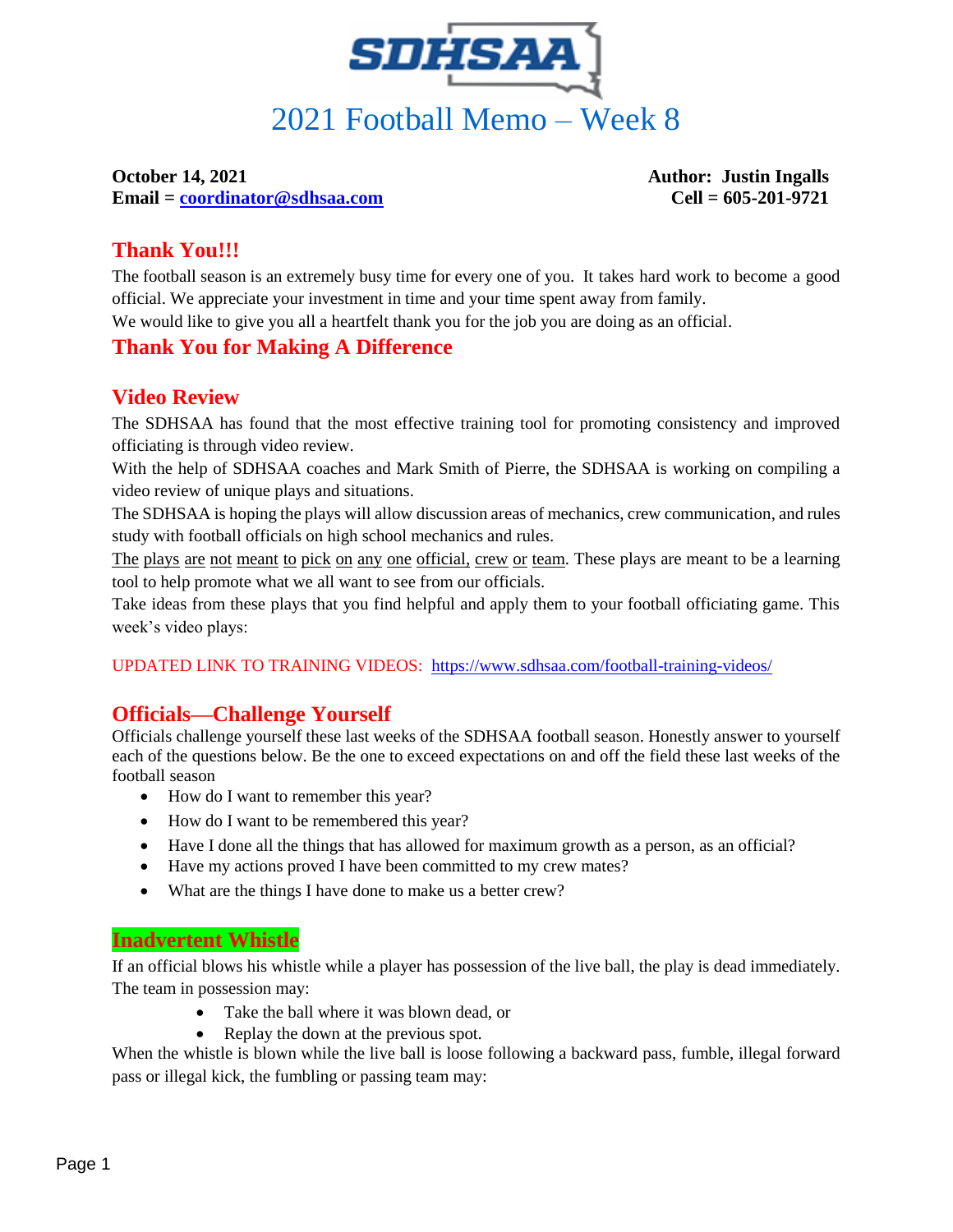

- Take the ball where the player lost possession, or
- Replay the down at the previous spot

Whenever an inadvertent whistle sounds during a kick or a legal forward pass, there is no option; the ball is returned to the previous spot and the down is replayed.

If during a down, a live ball foul occurs on the play prior to the inadvertent whistle and the penalty is accepted, the penalty is administered, and the inadvertent whistle is ignored. The penalty shall be administered as determined by the basic spot and takes precedence over inadvertent whistle administration  $(4-2-3d)$ .

- Inadvertent whistle can have a major impact on the outcome of the game—is every official's nightmare; we are all guilty of having one at some time or another.
- The best way to prevent inadvertent whistles is to know the rules, maintain focus and concentration, instill game awareness, and employ preventative techniques.
- Whether the game is tied or a blowout, all officials must keep their heads in the game.
- It's important to have short memories, selective hearing, and stay focused on the game.
- The moment you begin thinking about what a coach said to you, whether a call you made earlier in the game was correct or thinking about your trip home there's a greater chance for an inadvertent whistle.
- Never blow your whistle unless you absolutely see the ball, and only blow your whistle when the ball is in your coverage area.
- A couple of good habits to develop are waiting one second after seeing the ball and letting an incomplete pass bounce twice before sounding the whistle.
- Slow Whistle, Slow Whistle, Slow Whistle
- Remember—the play kills itself—your whistle only indicates the down is over—coaches need to coach players to understand this.
- If you blow an inadvertent whistle—stop play and own up to it.

### **See Leather--See Leather--See Leather Before Blowing the Whistle!**

### **Snapper: Contacted After Snap**

When at the snap the offensive team is in a scrimmage kick formation, no defensive player may charge directly into the snapper.

The protection exists until the snapper is able to protect himself, blocks, or otherwise moves to participate in the play. "Protect Himself" means the snapper has time to look up and regain his balance.

If contacted directly while his head is still down and before he has been given a chance to look up, the contact is likely to be a foul. Penalty: Personal foul (roughing the snapper), 15 yards, automatic first down. The foul occurs during a loose-ball play—the snap. Enforcement will be from the previous spot.

A defensive player may line-up over the snapper. That defensive player may not make direct contact with the snapper until the snapper is able to protect himself. The defensive player may jump through the gap but cannot charge directly into the snapper.

Umpires: before moving to your position in the offensive backfield, remind defensive players to stay off the snapper. The umpire is responsible for the initial action on the snapper.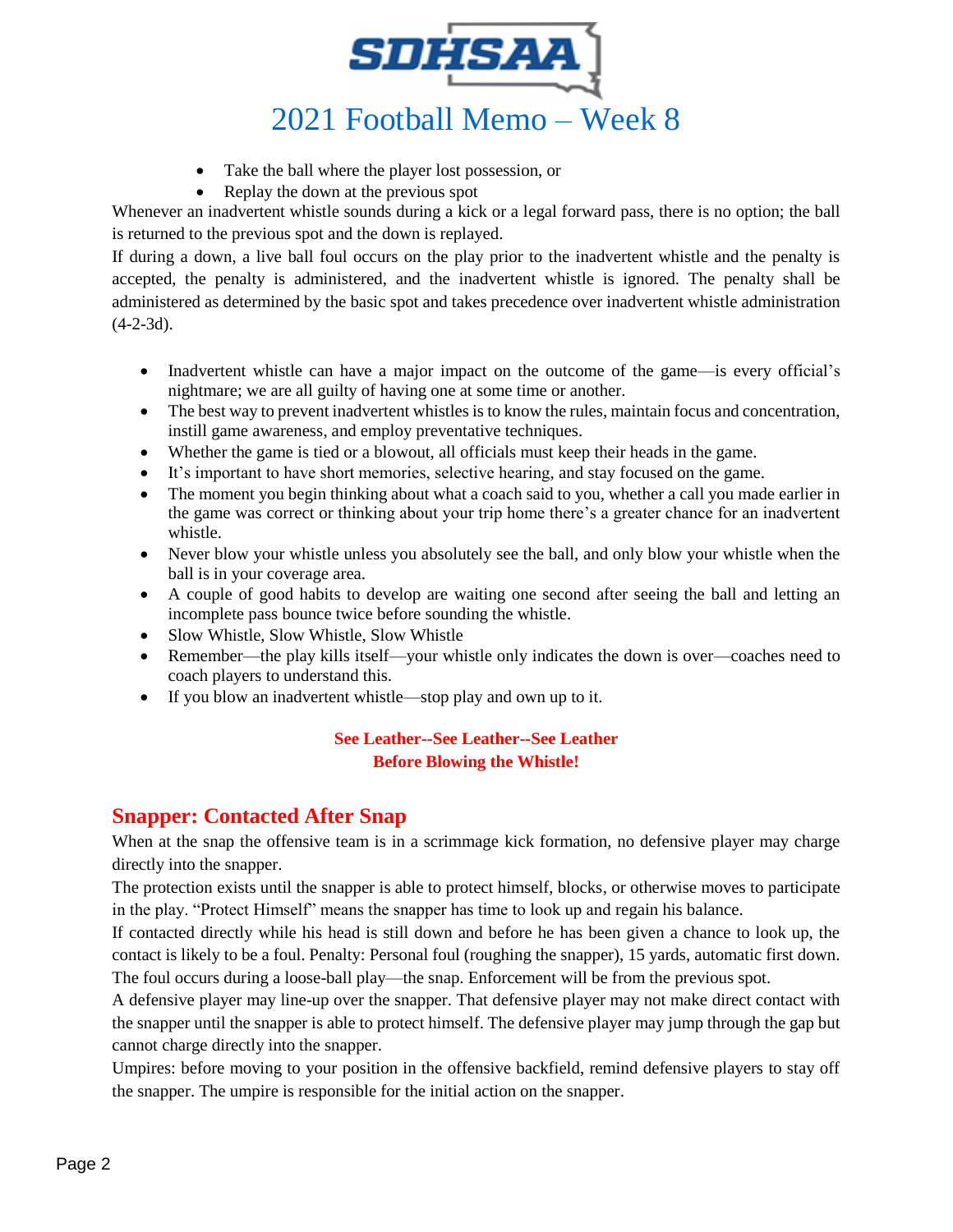

The protection exists whether or not there is a kick. The fact Team A is in a scrimmage kick formation is what counts, not whether the kick is actually made.

REMINDER: A scrimmage kick formation is defined as:

- No player is in position to receive a hand-to-hand snap, and, either:
- A player is in position with a knee on the ground 7 yards or more behind the line of scrimmage in position to be the holder and receive the long snap and with another player 3 yards or less behind that player in position ot attempt a place kick, OR,
- A player is 10 yards or more behind the line of scrimmage and in position to receive a long snap.
- If neither exists, the formation is not "scrimmage kick" and the snapper is not afforded protections.

## **Weather—Second Half Choices**

With the weather patterns moving across the state, which seems like each Friday, coaches can delay their choice for the second half instead of indicating choice at the end of first half. Wind direction may change during halftime.

Second half choices must be done before the three-minute warm-up period.

Following the mandatory three-minute warm-up period after the halftime intermission expires, both teams assume their respective free-kick formations.

The game officials are responsible for ensuring that there is a 3-minute warm-up period posted on the clock for use by the coaches immediately after the halftime intermission expires. The head coach is responsible for his team being on the field for mandatory warm-up time at the end of the scheduled halftime intermission.

## **Look at Yourself**

Look at yourself to see if there are things you might change to make yourself more valuable to your crew.

Running Plays

- Do I anticipate the run and cover appropriately, or do I wait to see and then try to catch up with the run?
- Do I react to key properly and cover appropriately?
- Do I stay wide when the play is coming to my area?
- Do I watch the periphery of the runner or do I watch the runner and miss the illegal action around him?
- If the play ends up opposite me on the far side, do I mop up and do preventative officiating or do I stay camped on my sideline (or back judge spot)?

Passing Plays

- Do I communicate with my crew—keys, responsibilities and coverage?
- Do I read my pass keys promptly and anticipate the play or do I only react once the play has developed (and then I'm out of position)?
- Do I really know the rules thoroughly—offensive pass interference/defensive pass interference?
- Do I believe in the philosophy that both defense and offense have an equal right to the ball once it is in the air?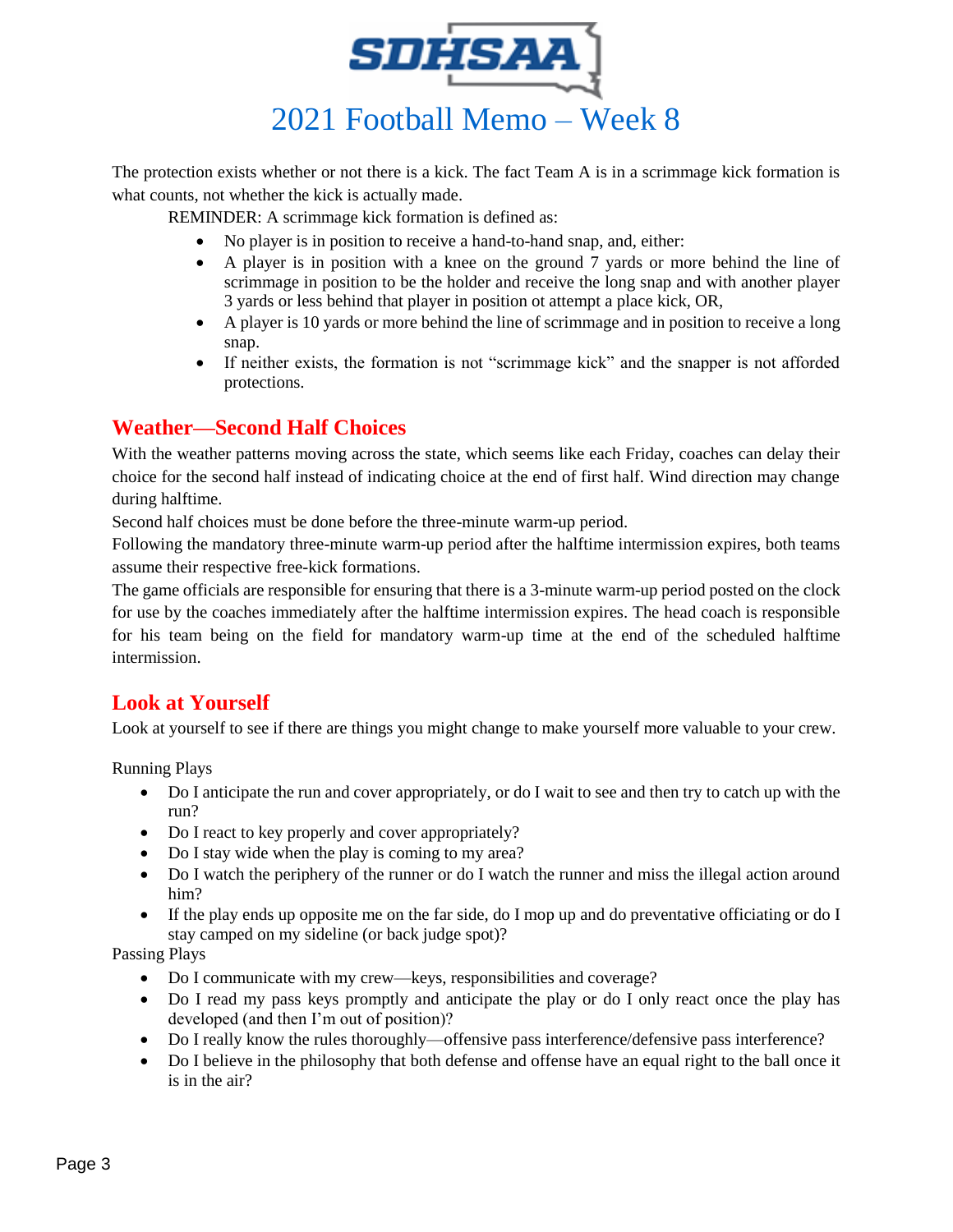

- As the back judge, do I let the receivers get behind me?
- As umpire, do I fail to regularly read the pass keys and move into position to cover effectively?

## **Sideline Plays**

When the runner is downed inbounds near a sideline the clock should not be stopped unless there is another reason which would cause the clock to stop. The covering official must give the wind-the-clock signal to keep the clock running.

Is it in or is it out? Clock operators need to know. Your officiating partners need to know. Coaches need to know. When the runner is airborne as he goes over the sideline, the spot is where you judge the ball crossed the sideline, not where the ball is when the runner first touches out of bounds.

Wing officials—concentrate on forward progress spots and sideline clock signals. If a player is downed inbounds and immediaely rolls out of bounds then you should have a wind.

## **Blocking In The Back**

Blocks that start on the side and subsequently end up in the back are not fouls as long as contact is maintained throughout the block.

It's important to distinguish between contact from the side, which is legal, and illegal blocks in the back, which carry a penalty. A block from the side, even though it results in a player being put on the ground, is not a foul unless for some other reason it is also a personal foul.

If the defender spins on a blocker who is otherwise attempting a legal block, the block is legal. Sometimes the result of the spin is that contact by a blocker shifts to a point on the opponent's back.

If contact was first in front or on the side, the block is legal. It is imperative the official observe such a block in its entirety – *initial contact and follow-through*.

Continuous contact moving from in front of an opponent to behind is also legal.

## **Officials Quiz 2021**

Question 1: Immediately after A55 snaps from a scrimmage kick formation and before A55 has a chance to look up to defend himself, B24 tries to shoot the gap between A55 and guard A67. In the process, B34 places a hand on and pushes down on A55's right shoulder, causing him to fall. Legal Play?

Question 2: Team A's punt is caught by B37 who runs several yards before an official mistakenly blows his whistle. What are Team B's choices?

Question 3: On second and seven, A29 carries the ball for a four-yard gain and fumbles. The loose ball rolls forward for another nine yards when it is blown dead by an official. What are Team A's choices?

Question 4: It is first and 10 for Team A from its own 20-yard line. A23 carries to Team A's 30-yard line. During the play, Team B's coach is flagged for being outside the restricted area. What is the ruling?

Question 5: While a legal forward pass is in flight: B1 interferes with eligible A1 and then there is an inadvertent whistle. Do you enforce the penalty?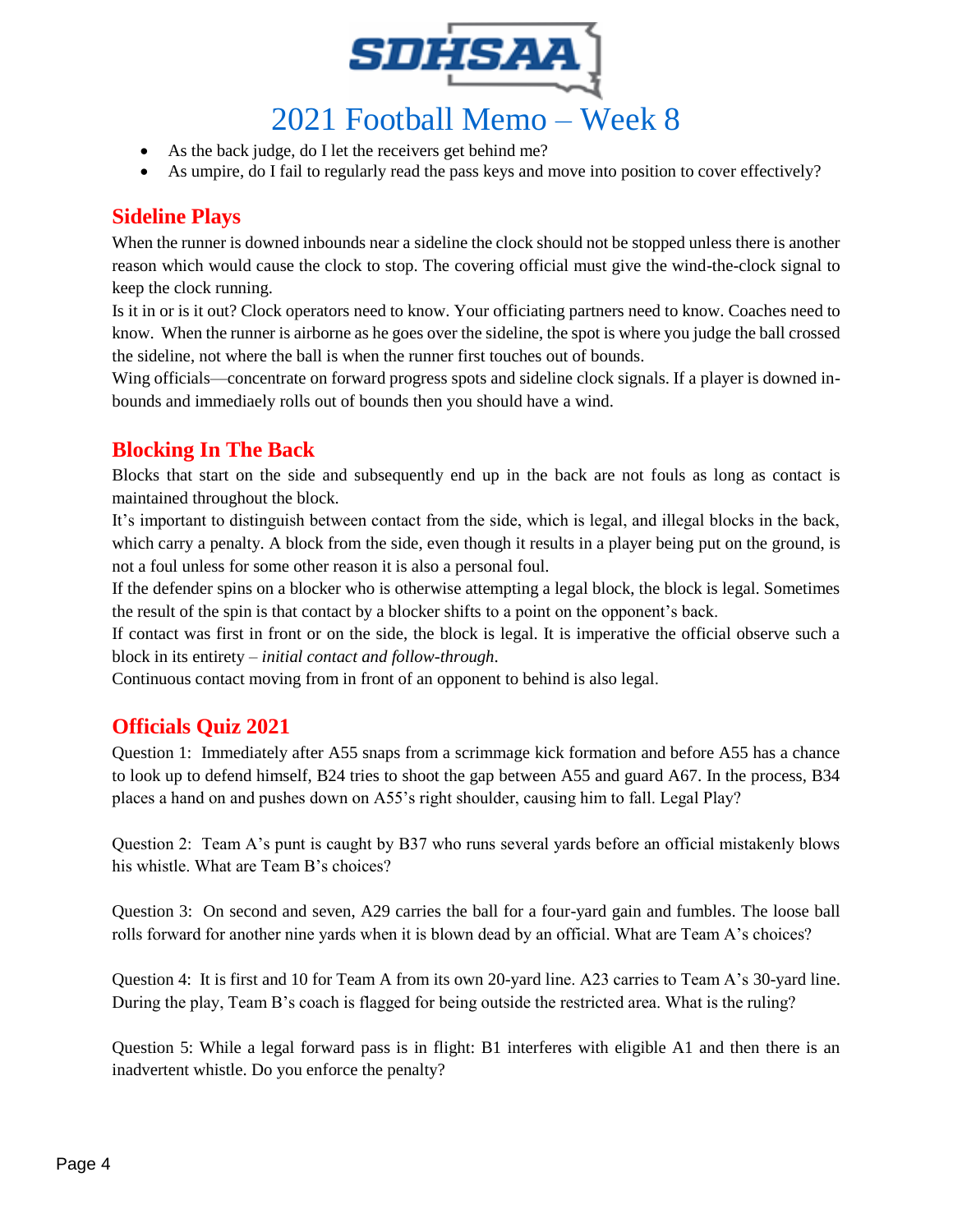

Question 6: Last play of fourth quarter Team A scores a touchdown to make the score 22-24. On the successful two point try pass attempt B24 is flagged for defensive pass interference. Where is the penalty enforced?

Question 7: Fourth and seven, K38, in position to punt while standing at his own seven-yard line, muffs the snap from center. To prevent Team R from recovering the ball, K38 kicks the ball backwards and out of the end zone. Is there a foul for an illegal kick?

Question 8: Fourth and 10 on Team K's 30-yard line. On Team K's 22-yard line, K89's punt is partially blocked by R29, but the kick carries well downfield. Within a second or so of touching the kick, R29 and R35, who was right next to R29, contact K89, knocking him to the ground. In the referee's judgment, neither R29 nor R35 could avoid the contact with K89. Should the referee have a foul for roughing the kicker?

## **Quiz Answers**

Ruling 1: Legal play by B24 because he did not play directly through A55.

Ruling 2: Team B has the option of taking the ball where it was blown dead or having the down replayed from the previous spot, with Team A in possession. The whistle was blown during a running play, not during the kick.

Ruling 3: Team A has the option of taking the ball where it was fumbled (four yards beyond the neutral zone) for third down and three or replaying the down second and seven at the previous spot.

Ruling 4: Although the foul occurred while the ball was live, unsportsmanlike conduct is a live-ball foul treated as a dead-ball foul. Team A will undoubtedly accept the penalty, which is enforced from the end of A23's run. The result is first and 10 from Team A's 45-yard line.

Ruling 5: If the coach accepts the penalty for a foul which occurred prior to the inadvertent whistle, the penalty takes precedence. It will be a new series for A, 15 yards in advance of the previous spot.

Ruling 6: If the try is the last play of the game and the score is tied, the succeeding spot for enforcement of the penalty for the foul by B24 would be the start of the overtime procedure. If Team A begins the overtime period on offense, it will snap from Team B's five-yard line. If Team A begins on defense, Team B will snap from Team A's 25-yard line. In either case it will be first and goal.

Ruling 7: The result of the play is a safety (Team R declines penalty). It is illegal to kick a loose ball. If the player muffs the snap and kicks the ball while it is on the ground, you have a backward pass and a foul for illegally kicking the ball. Team R may accept the penalty, which would be enforced half-the-distance to the goal from the spot of the foul with fourth down replayed. If the ball is inadvertently kicked in an attempt to obtain possession, it is a muff and not a foul.